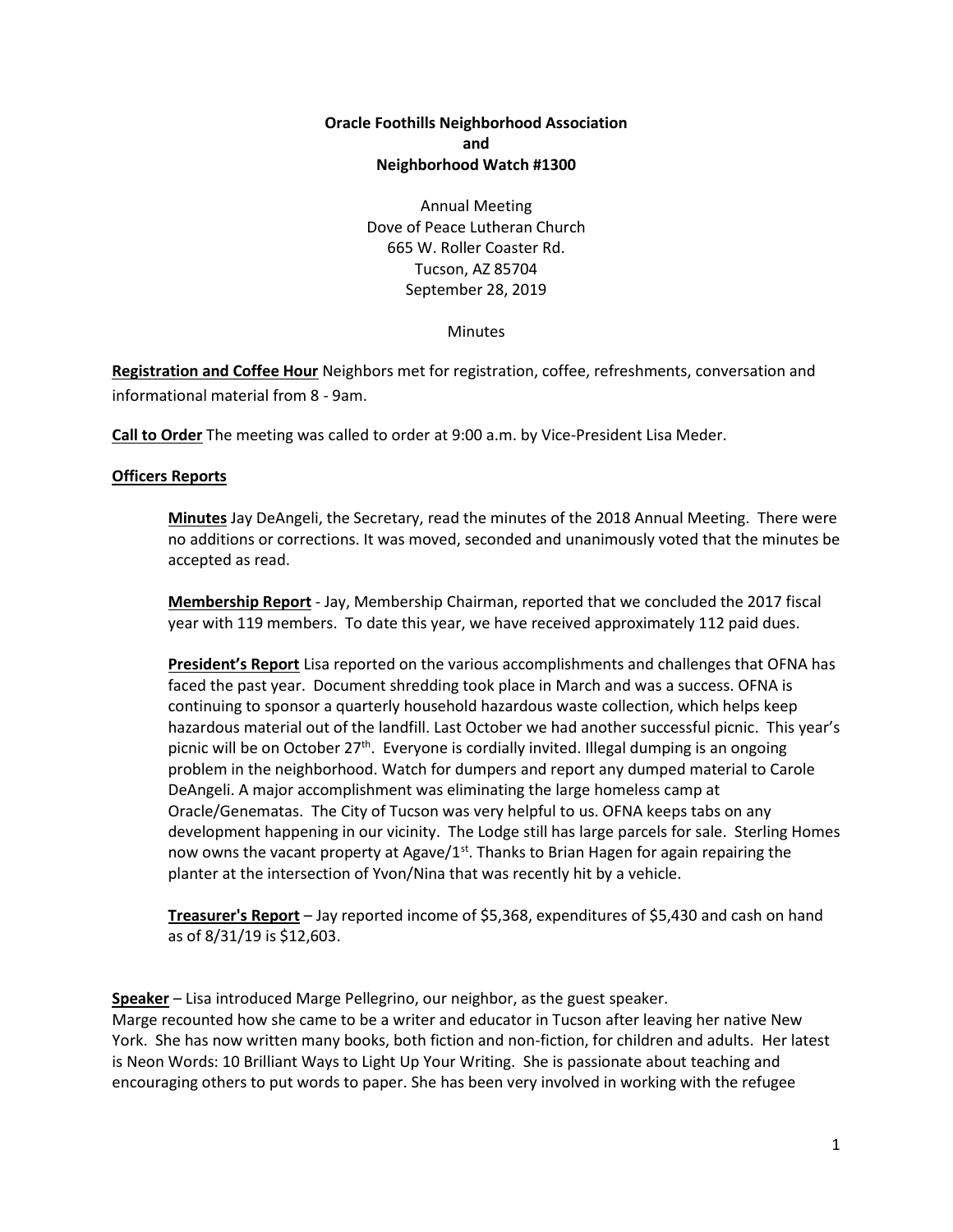community and helping them to express themselves through writing. Marge then led us in a collaborative writing exercise to describe our neighborhood. People did a wonderful job!

### **Committee Reports**

**Website, Weekly Update** – Carole asked for input for either the website of the weekly update.

**Hospitality** – Carole paid tribute to those neighbors that have passed away this year: Jean Quimby, Jim Howland, Diane Howland, Bob Coate, Rick Marimow, Betzy Clarkson, Hal Fritts, Jeannine Brookshire, Dan Boone, Roy Kyle and Joseph Vallejo. A number of neighbors have left the neighborhood this year: Jim & Lynne Hudson, Angelo & Carol Dellacona, Devin & Crystal Orr, John & Vicki Nyman, Patricia Nyman, Charlie & Karilyn Roach, Allen & Jan Williams. We also have many new neighbors, including some who joined us today: Zachary Lawrence & Paloma Ibañez; Justin & Amanda Volmerang and their son Kai. Bill Broyles suggested that there are elderly or those in poor health who would appreciate a call or visit from a neighbor. If you know someone like this, give them a call.

**Neighborhood Watch** – There has been some petty crime, like break-ins to tool sheds, rifling of unlocked cars, mail theft, etc. This has been especially prevalent in the vicinity of the homeless camp. The homeless camp is gone now, but it could spring up again. There are other homeless camps a little farther north on Oracle. Illegal dumping is an ongoing problem. Be sure to get a dump receipt before making final payment to any yard workers or landscape people.

**Streets** - Jay continues to monitor our street issues. PCDOT has made several repairs on our streets. Since reorganization, we don't have a good contact in the department anymore. Jay is considering having OFNA fill the roadside edges that have severe drop-offs.

### **Old Business**

**Household Hazardous Waste -** Carole reported that Barb Peck, Hank Peck and Clark Arnold have been holding the collections four times a year. Another neighbor on Rudasill, Brendan Carey, owns a hazardous waste disposal company, and he has graciously taken our neighborhood collection to his facility, at no cost. This is a great way to keep hazardous materials out of the landfill.

**Homeless Camps** – After many calls and letters to the owners of the property at Oracle/Genematas, the City of Tucson Code Compliance people got involved and were instrumental in having the homeless removed and getting the owners to clean up the huge mess.

**Document Shredding** – We held a document shredding event in March at the home of Scott Ruth. It was conducted by Beacon Secure, a company that does document shredding for large companies in Tucson. We had quite a few participants who all appreciated the service. At \$300 for 2 hours, it was fairly expensive. We might consider having one every other year.